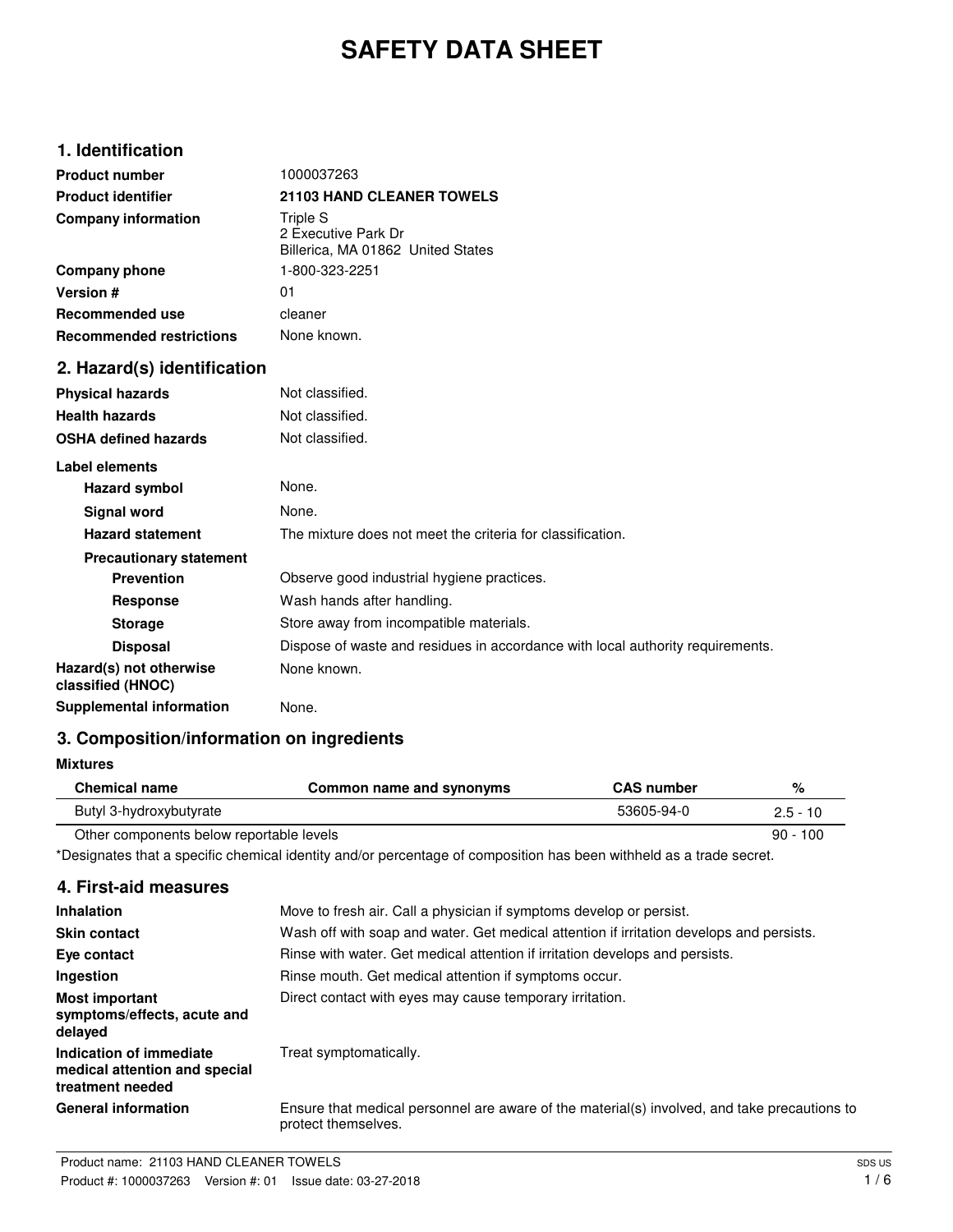# **5. Fire-fighting measures**

| Suitable extinguishing media                                     | Water fog. Foam. Dry chemical powder. Carbon dioxide (CO2).                                   |
|------------------------------------------------------------------|-----------------------------------------------------------------------------------------------|
| Unsuitable extinguishing<br>media                                | Do not use water jet as an extinguisher, as this will spread the fire.                        |
| Specific hazards arising from<br>the chemical                    | During fire, gases hazardous to health may be formed.                                         |
| Special protective equipment<br>and precautions for firefighters | Self-contained breathing apparatus and full protective clothing must be worn in case of fire. |
| <b>Fire fighting</b><br>equipment/instructions                   | Move containers from fire area if you can do so without risk.                                 |
| <b>Specific methods</b>                                          | Use standard firefighting procedures and consider the hazards of other involved materials.    |
| <b>General fire hazards</b>                                      | No unusual fire or explosion hazards noted.                                                   |

#### **6. Accidental release measures**

| Personal precautions,<br>protective equipment and<br>emergency procedures | Keep unnecessary personnel away. For personal protection, see section 8 of the SDS.                                                                                                                                                                                                              |
|---------------------------------------------------------------------------|--------------------------------------------------------------------------------------------------------------------------------------------------------------------------------------------------------------------------------------------------------------------------------------------------|
| <b>Methods and materials for</b><br>containment and cleaning up           | Large Spills: Stop the flow of material, if this is without risk. Dike the spilled material, where this is<br>possible. Cover with plastic sheet to prevent spreading. Absorb in vermiculite, dry sand or earth<br>and place into containers. Following product recovery, flush area with water. |
|                                                                           | Small Spills: Wipe up with absorbent material (e.g. cloth, fleece). Clean surface thoroughly to<br>remove residual contamination.                                                                                                                                                                |
| <b>Environmental precautions</b>                                          | Never return spills to original containers for re-use. For waste disposal, see section 13 of the SDS.<br>Avoid discharge into drains, water courses or onto the ground.                                                                                                                          |

# **7. Handling and storage**

| Precautions for safe handling                       | Observe good industrial hygiene practices.                                                         |
|-----------------------------------------------------|----------------------------------------------------------------------------------------------------|
| Conditions for safe storage,                        | Store in original tightly closed container. Store away from incompatible materials (see Section 10 |
| <b>including any incompatibilities</b> of the SDS). |                                                                                                    |

## **8. Exposure controls/personal protection**

| <b>Occupational exposure limits</b> | No exposure limits noted for ingredient(s).                                                                                                                                                                                                                                                                                                                                                            |
|-------------------------------------|--------------------------------------------------------------------------------------------------------------------------------------------------------------------------------------------------------------------------------------------------------------------------------------------------------------------------------------------------------------------------------------------------------|
| <b>Biological limit values</b>      | No biological exposure limits noted for the ingredient(s).                                                                                                                                                                                                                                                                                                                                             |
| Appropriate engineering<br>controls | Good general ventilation (typically 10 air changes per hour) should be used. Ventilation rates<br>should be matched to conditions. If applicable, use process enclosures, local exhaust ventilation,<br>or other engineering controls to maintain airborne levels below recommended exposure limits. If<br>exposure limits have not been established, maintain airborne levels to an acceptable level. |
|                                     | Individual protection measures, such as personal protective equipment                                                                                                                                                                                                                                                                                                                                  |
| Eye/face protection                 | Wear safety glasses with side shields (or goggles).                                                                                                                                                                                                                                                                                                                                                    |
| <b>Skin protection</b>              |                                                                                                                                                                                                                                                                                                                                                                                                        |
| <b>Hand protection</b>              | Wear appropriate chemical resistant gloves. Suitable gloves can be recommended by the glove<br>supplier.                                                                                                                                                                                                                                                                                               |
| Other                               | Wear suitable protective clothing.                                                                                                                                                                                                                                                                                                                                                                     |
| <b>Respiratory protection</b>       | In case of insufficient ventilation, wear suitable respiratory equipment.                                                                                                                                                                                                                                                                                                                              |
| <b>Thermal hazards</b>              | Wear appropriate thermal protective clothing, when necessary.                                                                                                                                                                                                                                                                                                                                          |
| General hygiene<br>considerations   | Always observe good personal hygiene measures, such as washing after handling the material<br>and before eating, drinking, and/or smoking. Routinely wash work clothing and protective<br>equipment to remove contaminants.                                                                                                                                                                            |

# **9. Physical and chemical properties**

| Appearance            |                    |
|-----------------------|--------------------|
| <b>Physical state</b> | Solid.             |
| Form                  | Premoistened towel |
| Color                 | Not available.     |
| Odor                  | Citrus             |
|                       |                    |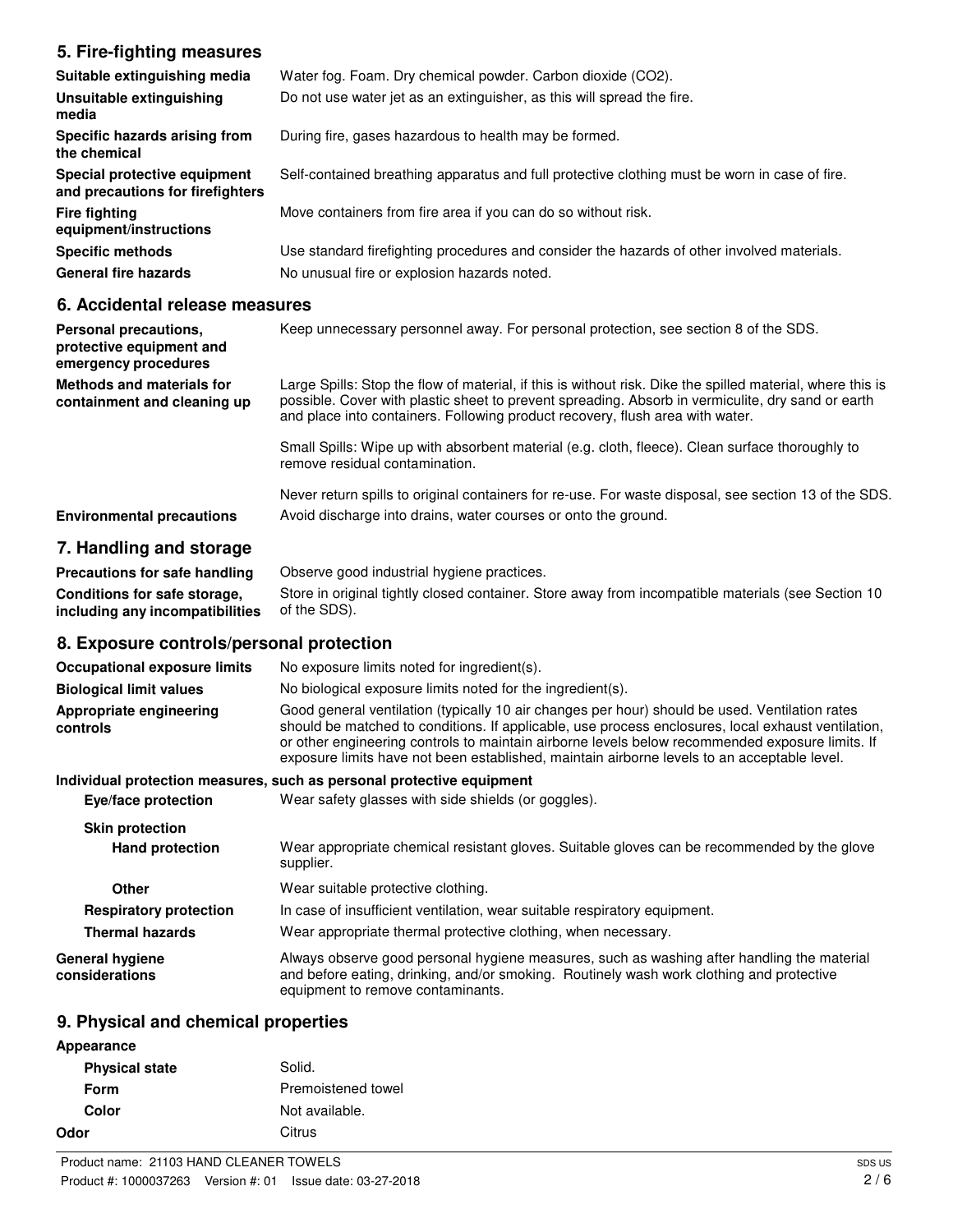| <b>Odor threshold</b>                             | Not available.                        |  |
|---------------------------------------------------|---------------------------------------|--|
| pH                                                | 4.5 - 6 supplier                      |  |
| Melting point/freezing point                      | Not available.                        |  |
| Initial boiling point and boiling<br>range        | Not available.                        |  |
| <b>Flash point</b>                                | 210.0 °F (98.9 °C) supplier estimated |  |
| <b>Evaporation rate</b>                           | Not available.                        |  |
| Flammability (solid, gas)                         | Not applicable.                       |  |
| Upper/lower flammability or explosive limits      |                                       |  |
| <b>Flammability limit - lower</b><br>(%)          | Not available.                        |  |
| <b>Flammability limit - upper</b><br>(%)          | Not available.                        |  |
| Explosive limit - lower (%)                       | Not available.                        |  |
| Explosive limit - upper (%)                       | Not available.                        |  |
| Vapor pressure                                    | Not available.                        |  |
| <b>Vapor density</b>                              | Not available.                        |  |
| <b>Relative density</b>                           | Not available.                        |  |
| Solubility(ies)                                   |                                       |  |
| Solubility (water)                                | Not available.                        |  |
| <b>Partition coefficient</b><br>(n-octanol/water) | Not available.                        |  |
| <b>Auto-ignition temperature</b>                  | Not available.                        |  |
| <b>Decomposition temperature</b>                  | Not available.                        |  |
| <b>Viscosity</b>                                  | Not available.                        |  |
| <b>Other information</b>                          |                                       |  |
| <b>Explosive properties</b>                       | Not explosive.                        |  |
| <b>Oxidizing properties</b>                       | Not oxidizing.                        |  |
| <b>Specific gravity</b>                           | 1 supplier estimated                  |  |
| 10 Stability and reactivity                       |                                       |  |

## **10. Stability and reactivity**

| Reactivity                                   | The product is stable and non-reactive under normal conditions of use, storage and transport. |
|----------------------------------------------|-----------------------------------------------------------------------------------------------|
| <b>Chemical stability</b>                    | Material is stable under normal conditions.                                                   |
| <b>Possibility of hazardous</b><br>reactions | No dangerous reaction known under conditions of normal use.                                   |
| <b>Conditions to avoid</b>                   | Avoid temperatures exceeding the flash point. Contact with incompatible materials.            |
| Incompatible materials                       | Strong oxidizing agents.                                                                      |
| <b>Hazardous decomposition</b><br>products   | No hazardous decomposition products are known.                                                |

# **11. Toxicological information**

## **Information on likely routes of exposure**

| <b>Inhalation</b>                                                                  | No adverse effects due to inhalation are expected.       |
|------------------------------------------------------------------------------------|----------------------------------------------------------|
| <b>Skin contact</b>                                                                | No adverse effects due to skin contact are expected.     |
| Eye contact                                                                        | Direct contact with eyes may cause temporary irritation. |
| Ingestion                                                                          | Expected to be a low ingestion hazard.                   |
| Symptoms related to the<br>physical, chemical and<br>toxicological characteristics | Direct contact with eyes may cause temporary irritation. |
| Information on toxicological effects                                               |                                                          |

| <b>Acute toxicity</b>            | Not available.                                         |
|----------------------------------|--------------------------------------------------------|
| <b>Skin corrosion/irritation</b> | Prolonged skin contact may cause temporary irritation. |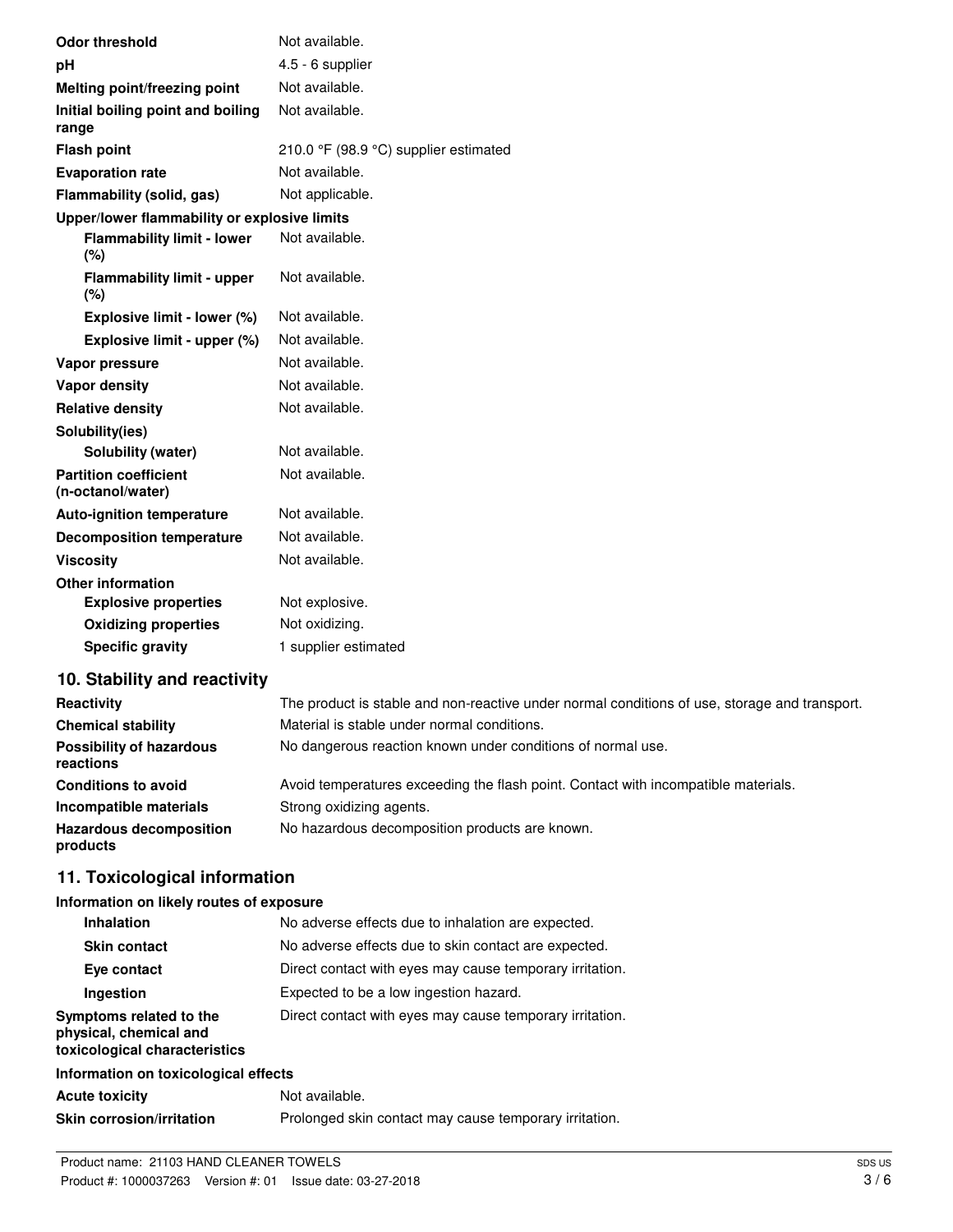| Respiratory or skin sensitization<br>Not a respiratory sensitizer.<br><b>Respiratory sensitization</b><br>This product is not expected to cause skin sensitization.<br><b>Skin sensitization</b><br>No data available to indicate product or any components present at greater than 0.1% are<br>mutagenic or genotoxic.<br>This product is not considered to be a carcinogen by IARC, ACGIH, NTP, or OSHA.<br><b>IARC Monographs. Overall Evaluation of Carcinogenicity</b><br>Not listed.<br>OSHA Specifically Regulated Substances (29 CFR 1910.1001-1050)<br>Not regulated.<br>US. National Toxicology Program (NTP) Report on Carcinogens<br>Not listed.<br>This product is not expected to cause reproductive or developmental effects.<br>Not classified.<br>Not classified.<br>Not an aspiration hazard. | Serious eye damage/eye<br>irritation                  | Direct contact with eyes may cause temporary irritation. |
|-----------------------------------------------------------------------------------------------------------------------------------------------------------------------------------------------------------------------------------------------------------------------------------------------------------------------------------------------------------------------------------------------------------------------------------------------------------------------------------------------------------------------------------------------------------------------------------------------------------------------------------------------------------------------------------------------------------------------------------------------------------------------------------------------------------------|-------------------------------------------------------|----------------------------------------------------------|
|                                                                                                                                                                                                                                                                                                                                                                                                                                                                                                                                                                                                                                                                                                                                                                                                                 |                                                       |                                                          |
|                                                                                                                                                                                                                                                                                                                                                                                                                                                                                                                                                                                                                                                                                                                                                                                                                 |                                                       |                                                          |
|                                                                                                                                                                                                                                                                                                                                                                                                                                                                                                                                                                                                                                                                                                                                                                                                                 |                                                       |                                                          |
|                                                                                                                                                                                                                                                                                                                                                                                                                                                                                                                                                                                                                                                                                                                                                                                                                 | Germ cell mutagenicity                                |                                                          |
|                                                                                                                                                                                                                                                                                                                                                                                                                                                                                                                                                                                                                                                                                                                                                                                                                 | Carcinogenicity                                       |                                                          |
|                                                                                                                                                                                                                                                                                                                                                                                                                                                                                                                                                                                                                                                                                                                                                                                                                 |                                                       |                                                          |
|                                                                                                                                                                                                                                                                                                                                                                                                                                                                                                                                                                                                                                                                                                                                                                                                                 | <b>Reproductive toxicity</b>                          |                                                          |
|                                                                                                                                                                                                                                                                                                                                                                                                                                                                                                                                                                                                                                                                                                                                                                                                                 | Specific target organ toxicity -<br>single exposure   |                                                          |
|                                                                                                                                                                                                                                                                                                                                                                                                                                                                                                                                                                                                                                                                                                                                                                                                                 | Specific target organ toxicity -<br>repeated exposure |                                                          |
|                                                                                                                                                                                                                                                                                                                                                                                                                                                                                                                                                                                                                                                                                                                                                                                                                 | <b>Aspiration hazard</b>                              |                                                          |

# **12. Ecological information**

**Ecotoxicity**

The product is not classified as environmentally hazardous. However, this does not exclude the possibility that large or frequent spills can have a harmful or damaging effect on the environment.

| <b>Product</b>            |             | <b>Species</b> | <b>Test Results</b> |  |
|---------------------------|-------------|----------------|---------------------|--|
| 21103 HAND CLEANER TOWELS |             |                |                     |  |
| <b>Aquatic</b>            |             |                |                     |  |
| Acute                     |             |                |                     |  |
| Crustacea                 | EC50        | Daphnia        | $> 100$ mg/l        |  |
| Fish                      | <b>LC50</b> | Fish           | $> 100$ mg/l        |  |

\* Estimates for product may be based on additional component data not shown.

| Persistence and degradability    | No data is available on the degradability of this product.                                                                                                                                 |
|----------------------------------|--------------------------------------------------------------------------------------------------------------------------------------------------------------------------------------------|
| <b>Bioaccumulative potential</b> | No data available.                                                                                                                                                                         |
| Mobility in soil                 | No data available.                                                                                                                                                                         |
| Other adverse effects            | No other adverse environmental effects (e.g. ozone depletion, photochemical ozone creation<br>potential, endocrine disruption, global warming potential) are expected from this component. |

#### **13. Disposal considerations**

| <b>Disposal instructions</b>             | Collect and reclaim or dispose in sealed containers at licensed waste disposal site.                                                                                                                                   |
|------------------------------------------|------------------------------------------------------------------------------------------------------------------------------------------------------------------------------------------------------------------------|
| Local disposal regulations               | Dispose in accordance with all applicable regulations.                                                                                                                                                                 |
| Hazardous waste code                     | The waste code should be assigned in discussion between the user, the producer and the waste<br>disposal company.                                                                                                      |
| Waste from residues / unused<br>products | Dispose of in accordance with local regulations. Empty containers or liners may retain some<br>product residues. This material and its container must be disposed of in a safe manner (see:<br>Disposal instructions). |
| Contaminated packaging                   | Since emptied containers may retain product residue, follow label warnings even after container is<br>emptied. Empty containers should be taken to an approved waste handling site for recycling or<br>disposal.       |

#### **14. Transport information**

#### **DOT**

Not regulated as dangerous goods.

### **IATA**

Not regulated as dangerous goods.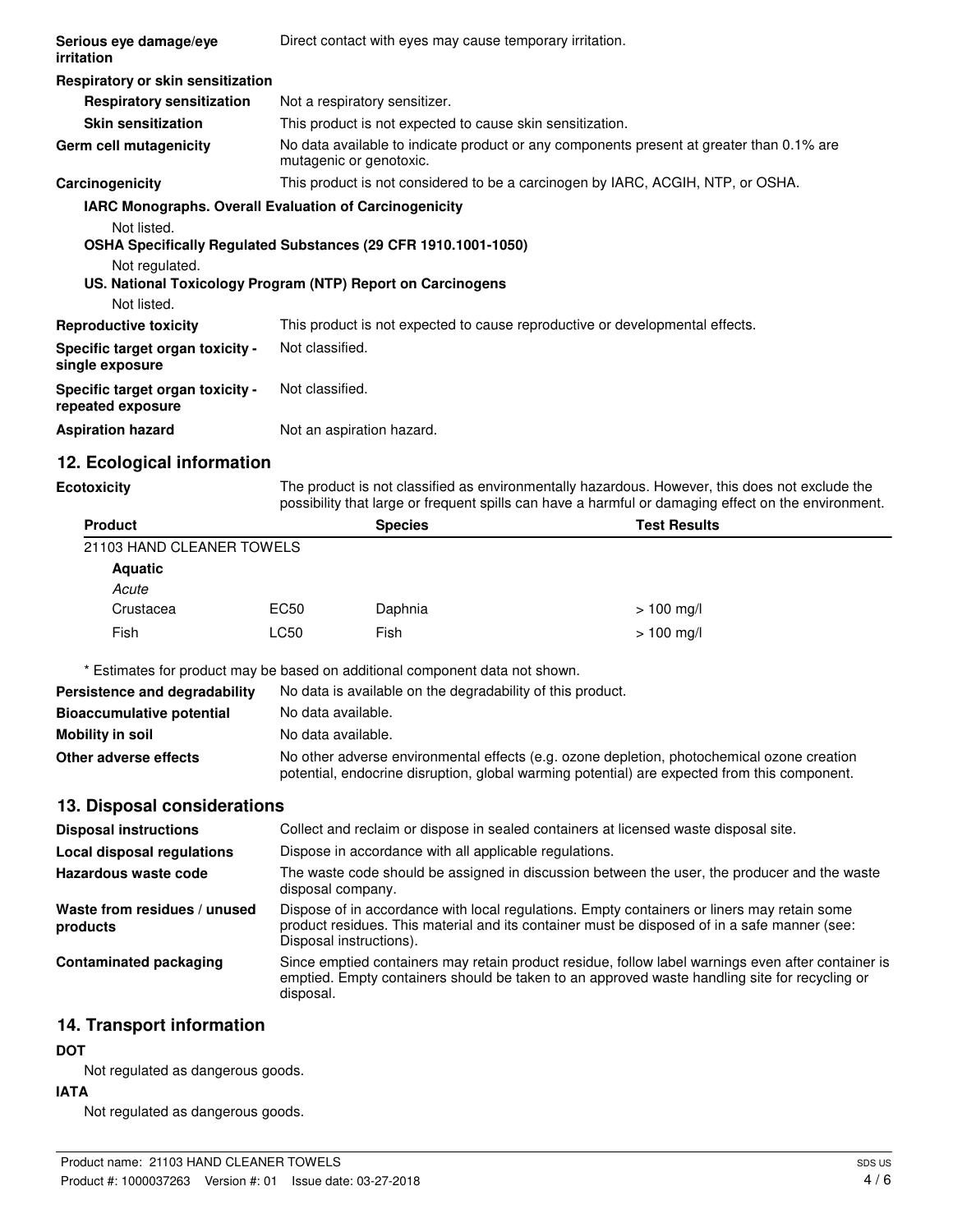#### **IMDG**

Not regulated as dangerous goods.

#### **Transport in bulk according to** Not established. **Annex II of MARPOL 73/78 and the IBC Code**

# **15. Regulatory information**

This product is not known to be a "Hazardous Chemical" as defined by the OSHA Hazard Communication Standard, 29 CFR 1910.1200. **US federal regulations TSCA Section 12(b) Export Notification (40 CFR 707, Subpt. D)** Not regulated. **CERCLA Hazardous Substance List (40 CFR 302.4)** Not listed. **SARA 304 Emergency release notification** Not regulated. **OSHA Specifically Regulated Substances (29 CFR 1910.1001-1050)** Not regulated. **Superfund Amendments and Reauthorization Act of 1986 (SARA)** Immediate Hazard - No Delayed Hazard - No Fire Hazard - No Pressure Hazard - No Reactivity Hazard - No **Hazard categories SARA 302 Extremely hazardous substance** Not listed. **SARA 311/312 Hazardous** No **chemical SARA 313 (TRI reporting)** Not regulated. **Other federal regulations Clean Air Act (CAA) Section 112 Hazardous Air Pollutants (HAPs) List** Not regulated. **Clean Air Act (CAA) Section 112(r) Accidental Release Prevention (40 CFR 68.130)** Not regulated. **Safe Drinking Water Act** Not regulated. **(SDWA) US state regulations US. California Controlled Substances. CA Department of Justice (California Health and Safety Code Section 11100)** Not listed. **US. Massachusetts RTK - Substance List** Not regulated. **US. New Jersey Worker and Community Right-to-Know Act** Not listed. **US. Pennsylvania Worker and Community Right-to-Know Law** Not listed. **US. Rhode Island RTK** Not regulated. **US. California Proposition 65** California Safe Drinking Water and Toxic Enforcement Act of 1986 (Proposition 65): This material is not known to contain any chemicals currently listed as carcinogens or reproductive toxins. **International Inventories Country(s) or region Inventory name On inventory (yes/no)\*** Australia **Australian Inventory of Chemical Substances (AICS)** No **No** Canada Domestic Substances List (DSL) No